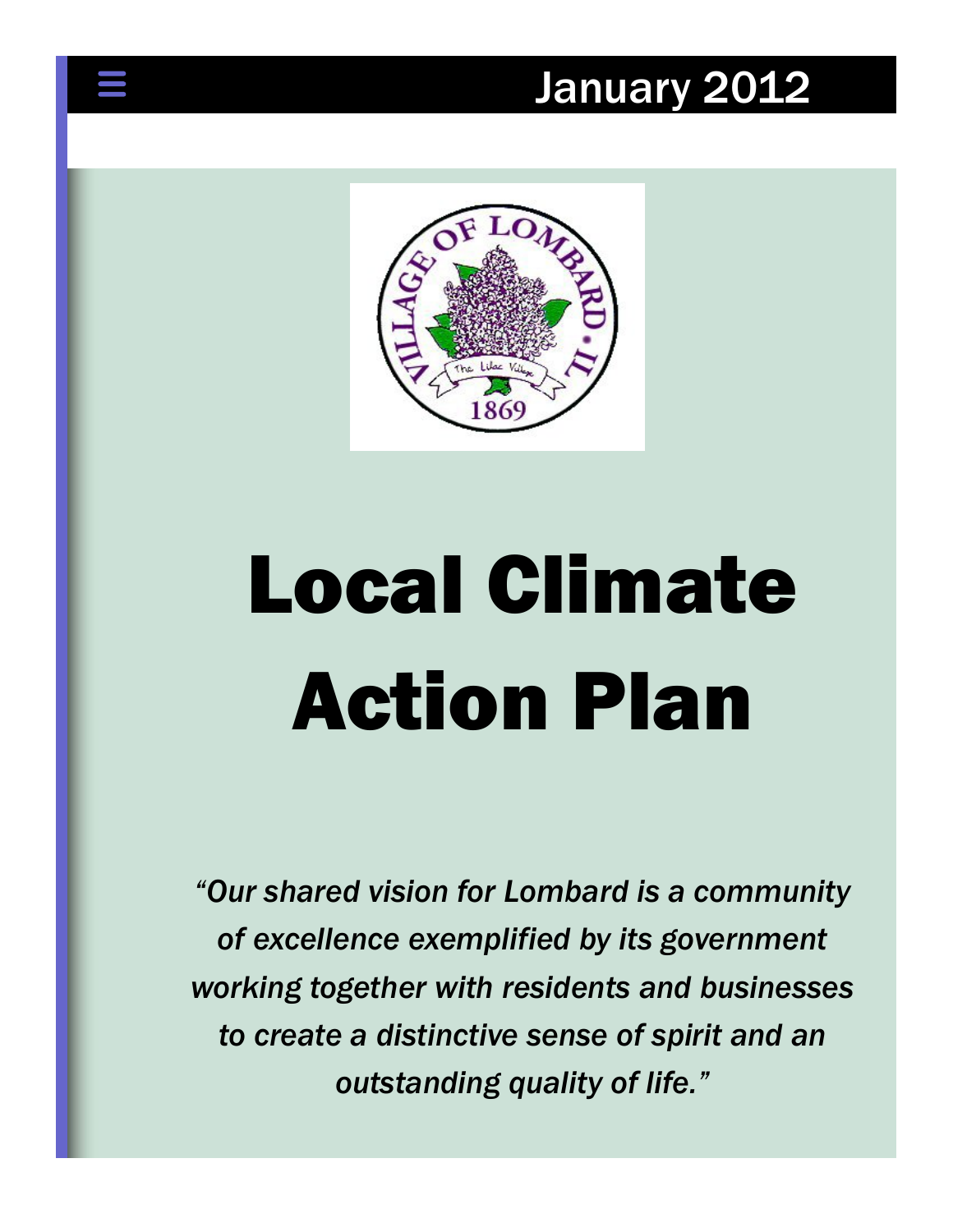

## Local Climate Action Plan

*Purpose: Greenhouse gas emissions are causing a trend of global warming and environmental consequences. The Village of Lombard's President and Board of Trustees signed the US Mayors Climate Protection Agreement on October 15, 2009 to pledge to reduce greenhouse gases, measured as the carbon footprint of all properties in the Village , by 7% below 1990 levels by 2012. This amounts to a reduction of 56,000 Tons. This goal is to be seen as a benchmark along a trend of actively improving emissions.* 

*Greenhouse Gases: Carbon Dioxide occurs from burning and other chemical reactions and it is removed by plants. Methane occurs from the production and transport of fossil fuels and the decay of organic waste. Nitrous Oxide occurs from agricultural and industrial activities and burning. Fluorinated gases are from industrial processes.* 

*Partners: The Village's Environmental Concerns Committee is engaging with ComEd, other public organizations, local businesses and residents on energy-saving initiatives and other strategies in this plan. Target strategies will save energy as well as operating costs.*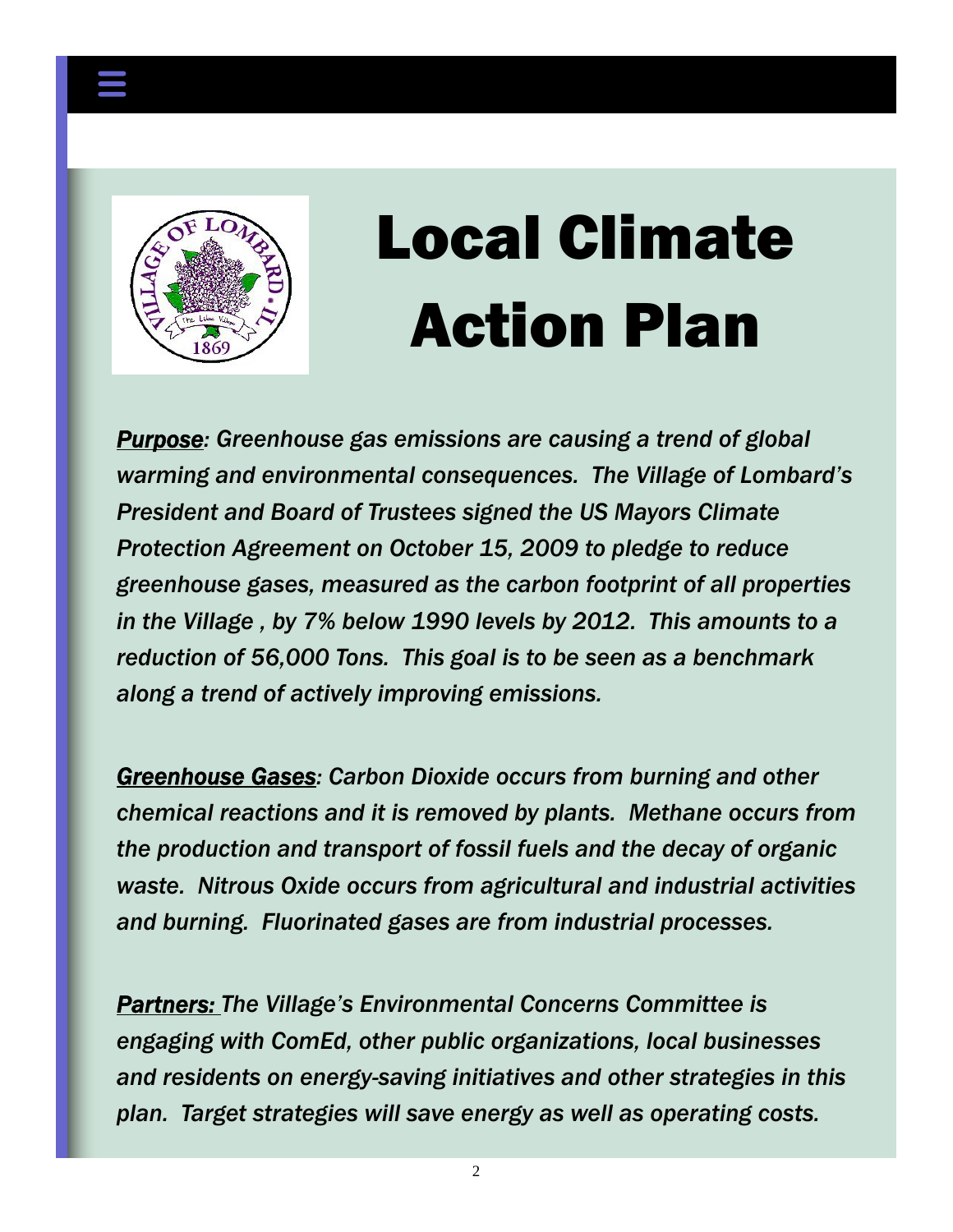*Energy Consumption in Lombard: An Energy and Emission Profile was completed for the Village by the Center for Neighborhood Technology (CNT) in 2009. The Profile provides the baseline of energy demands and emission sources by sector. As the carbon footprint was not indexed in 1990, 2005 values will be used. Values are in MMT, million metric tons, of CO2e (carbon dioxide emissions):* 

| <b>SECTOR</b>         | <b>MMT CO2e</b>      | % of TOTAL  |  |
|-----------------------|----------------------|-------------|--|
| <b>Electricity</b>    | 0.336                | 45          |  |
| <b>Natural Gas</b>    | 0.143                | 20          |  |
| <b>Transportation</b> | 0.204                | 28          |  |
| <b>Product Use</b>    | 0.023                | 3           |  |
| <b>Solid Waste</b>    | 0.019                | 3           |  |
| <b>Waste Water</b>    | 0.005                | $\mathbf 1$ |  |
| <b>TOTAL</b>          | 0.729 (800,000 Tons) | 100         |  |

 *(1 MT = 1.1 Ton)* 

*Thus, the 7% reduction in CO2e to achieve by 2012 is 0.051 MMT, which is 51,000 MT (56,000 Tons). This is the equivalent to removing 10,000 passenger vehicles from the roads (5.10 MT CO2e per vehicle), or 17,770 tons of recycling instead of landfilling (2.87 MT/ton recycled), or 71,000 kWh of electrical use (6.8956 x10-4 MT/kWh). While the Village will quantify the reductions achieved through specific strategies, a future Energy and Emission Profile will show the degree of our success.*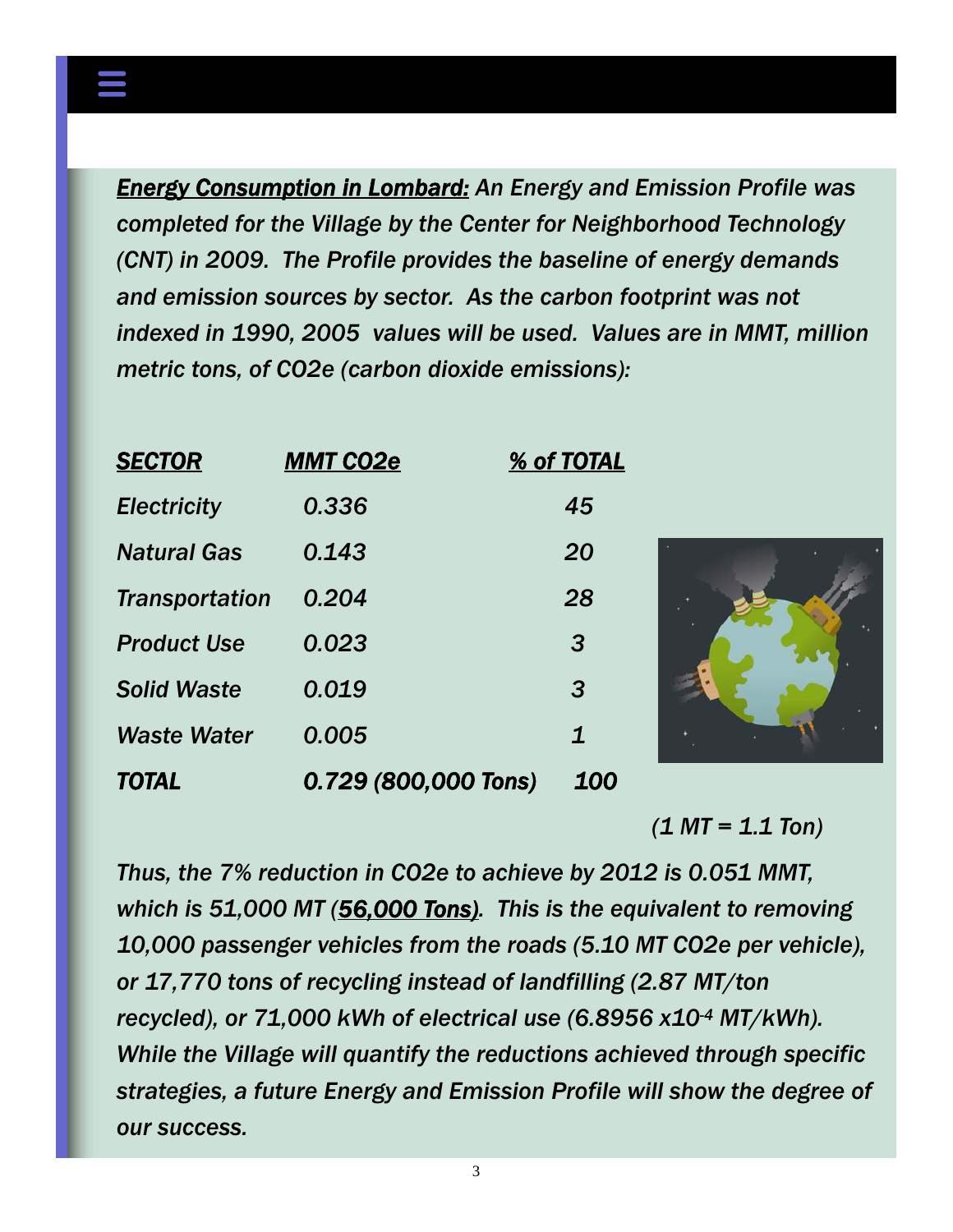

- *1) Reduce the electrical consumption of Village operations by installing LED streetlights, using variable-speed pump drives and purchasing Energy Star equipment. In 2010, the Village replaced 119 highpressure sodium luminaires with LED luminaires. An additional 19 mercury vapor luminaires were replaced with LEDs on Main Street in 2010. This amounts to an annual CO2e reduction of 65 MT (72 Tons) of CO2e. The Village Board has approved LEDs as the preferred luminaire type for all block-long future replacements.*
- *2) Reduce the electrical consumption of Village facilities. The Village contracted for a Sustainable Energy Plan in 2009. The Plan focused on the Village Hall but the following recommendations were also extrapolated to include the other facilities: establish an energy mandate, benchmark against comparable communities, conduct energy audits of all facilities, identify one Energy Coordinator & an Energy Implementation Team, create energy conservation reward/ recognition programs, include energy use in operating procedures, reduce facility energy use during off hours, implement preventative/ predictive maintenance, install motion sensors, replace remaining metal halide and halogen bulbs, reduce hallway & wall lighting, replace the HVAC automation and evaluate progress & update goals annually. These actions for the Village Hall would reduce the carbon footprint by 679 metric tons, or 55% of the baseline tonnage for the Village Hall.*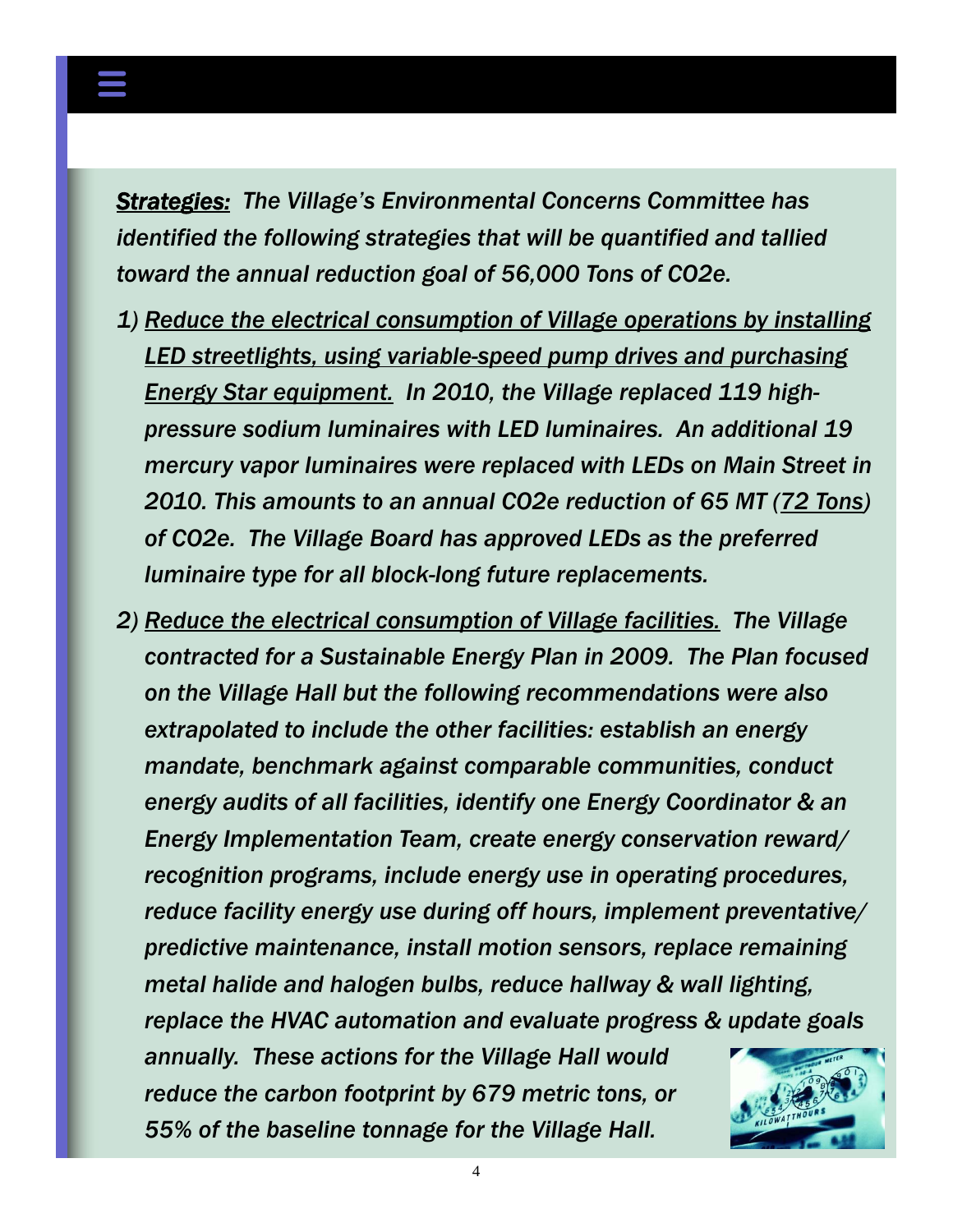

- *3) Partner with ComEd to promote energy efficiency/savings programs. The Village is promoting ComEd's Residential Real-Time Pricing Program and Air Conditioning Cycling Program in the resident newsletter and TV-6 (www.thewattspot.com).*
- *4) Partner with the Citizens Utility Board (CUB) to promote residential energy reductions. The Village entered into a partnership with CUB on 10/7/10 to promote their Energy Saver program. This program is particularly useful since it tracks energy savings of participants. The data can be extrapolated to some extent to show trends toward efficiencies realized through updated appliances and increased conservation. As of 9/1/11, there were 181 members that have reduced electric use by 66 MW through the program. This is a reduction of 46 MT (50 Tons) of CO2e. Assuming that just a quarter of Lombard's 18,000 households have realized similar reductions, this would correspond to a reduction of 1,640 MT (1,800 Tons).*

*5) Facilitate sustainable building practices and energy efficiency. The Village's Green Building Handbook was created in 2010 to help permit applicants understand, comply and appreciate the energy saving measures inherent in the State's 2009 Energy Efficient Building Act. In addition, the Village created the Sustainability Award in 2011 to highlight above-and-beyond practices that property* 

*owners should emulate. Lastly, the Village's partnership with Go2Green has resulted in about 50 incandescent exit signs being replaced with LED signs. This corresponds to an annual saving of 6.82 MT (7.5 Tons) CO2e.* 

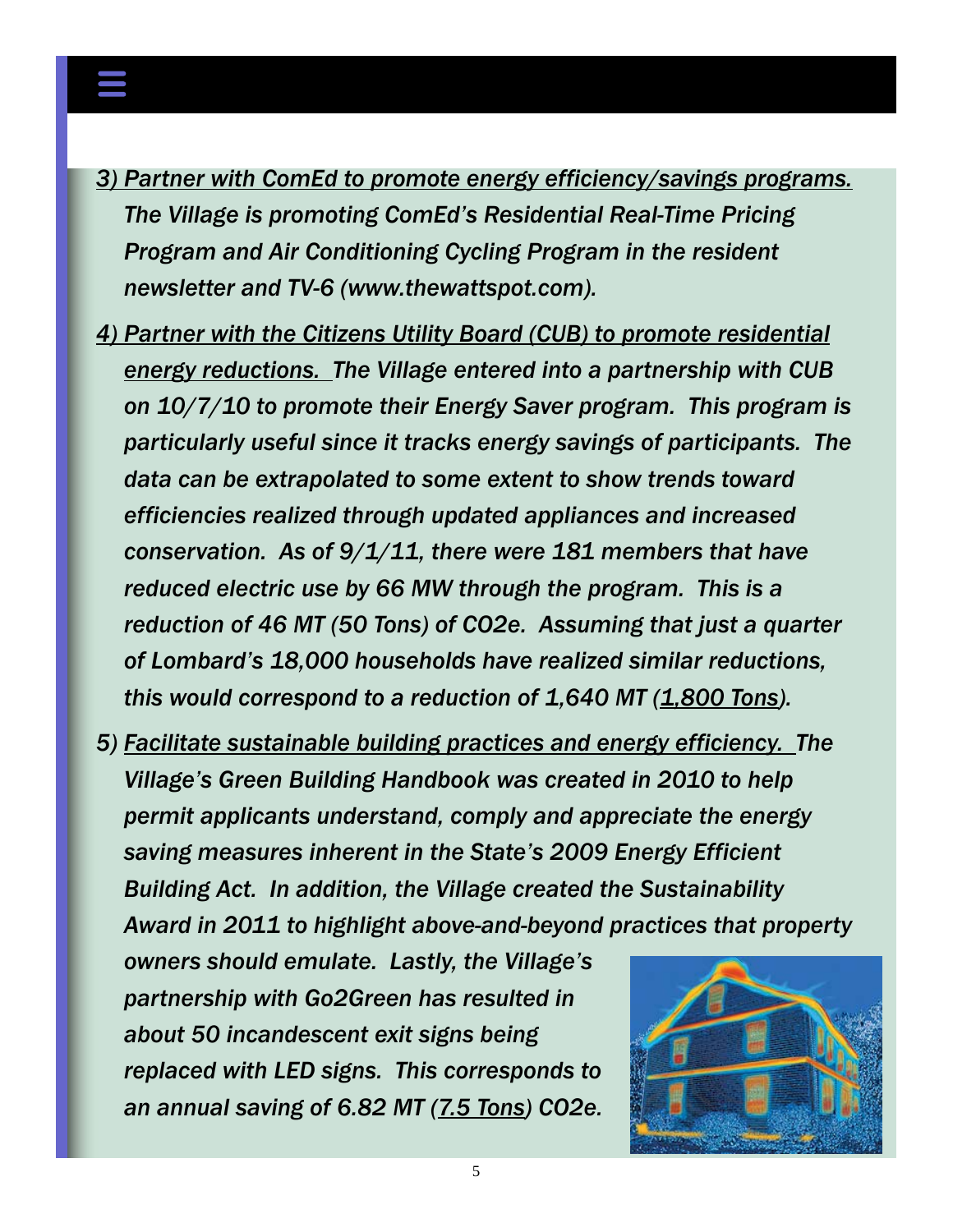- *6) Promote emission-free transportation options. The Village installed bike racks at the Metra station to accommodate 36 additional bikes. Assuming that the average bike commuter travels two miles round trip for half the year and using a rate of 8.92 kg of CO2e/gal and a 25 mpg vehicle, this amounts to a CO2e reduction of 3.34 MT (3.67 Tons). Also, the Downtown Plan is enhancing walkability by adding a crosswalk on St. Charles and a sidewalk tunnel under the railroad.*
- *7) Reduce waste hauling and landfilling. The Village's Compost Bin Grant Program reimburses residents \$80 per compost bin. It is estimated that the average amount of biodegradable food scraps that are composted rather than hauled to a landfill are 1 cubic yard per year. To date, there have been 75 grants awarded so the total annual waste diversion is 75 cy. A reliable conversion factor has not been found so the CO2e reduction is unquantifiable. Also, a monthly e-waste recycling collection is planned for 2012.*

*8) Enact land-use policies that preserve open space and promote smart growth. The Village's Comprehensive Plan, Zoning Code and Open Space Plan set clear and consistent policy for open space preservation and community planning. The Zoning Code* 

*maintains a minimum open space of 50% for single-family residential, 15%-40% for multiple family residential, 35% for office, 10% for most business, and 10% for industrial properties.* 

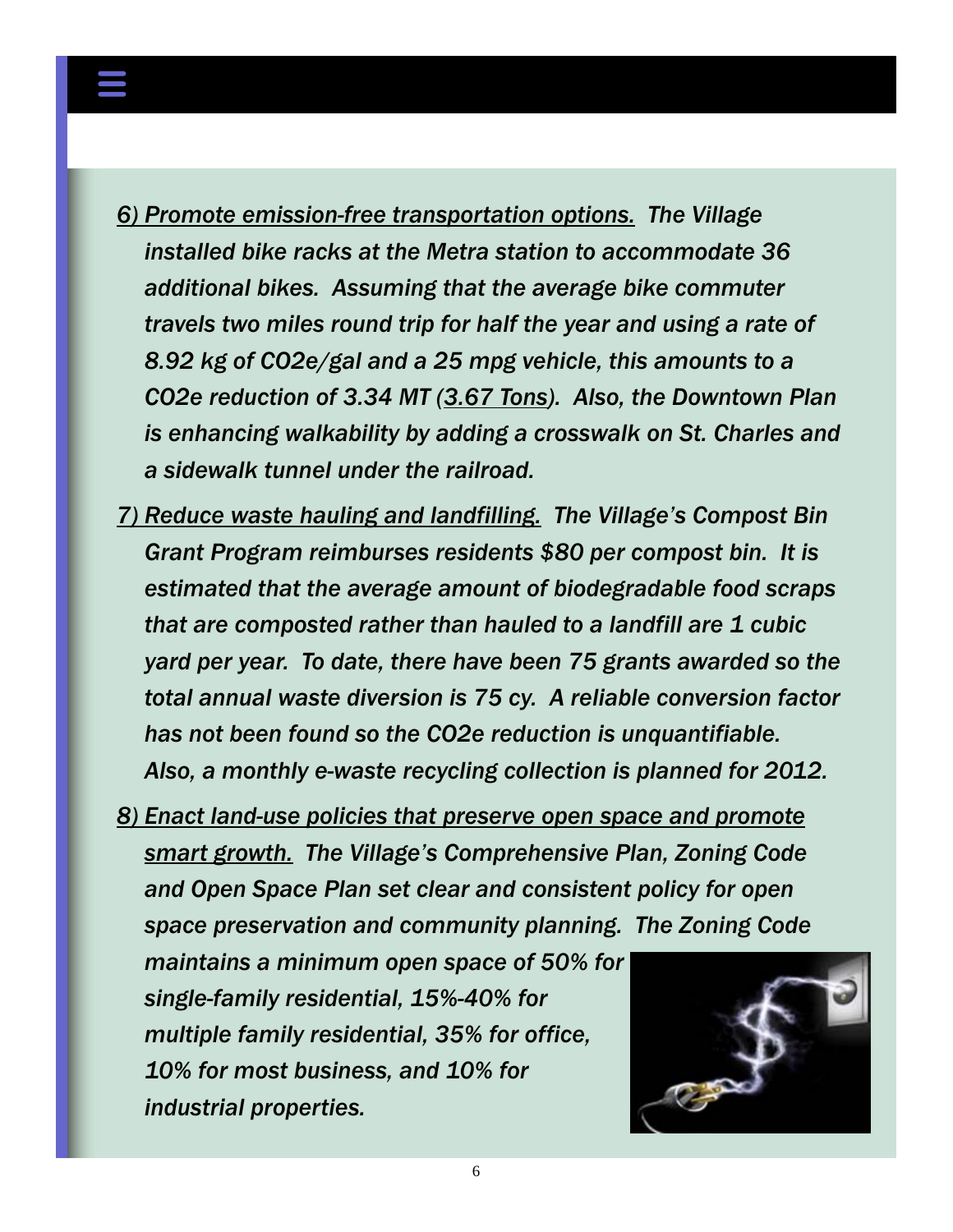- - *9) Maintain the urban forest. The Village has been an active Tree City USA community since 1990 through maintenance of its inventory of 18,000 public trees, valued at \$39 Million. Additional landscaping is also being planned through the Downtown Plan. These trees offset 70 MT of CO2e annually.*
	- *10)Educate the community about greenhouse gas emissions. Starting in the Fall of 2010, the Village partnered with School Districts 44, 45 and 88 to promote participation in the Citizens Utility Board's Energy Saver Program (www.cubenergysaver.com). The program suggests, verifies and tracks energy savings and corresponding CO2e reductions. The program will also be promoted at the Building Division Counter, on TV-6 , through the Chamber of Commerce and in the resident newsletter.*
	- *11)Increase Fleet Fuel Economy by reducing idling and purchasing more fuel-efficient vehicles. The Village implemented an anti-idling policy in 2008 for Village-owned vehicles. In addition, three hybrid vehicles were purchased. These actions contributed to a fuel*

*savings of 15%, as measured by increased miles per gallon for the fleet. The annual savings equates to 20,000 gallons, which is a CO2e reduction of 178 MT (196 Tons) kg.* 

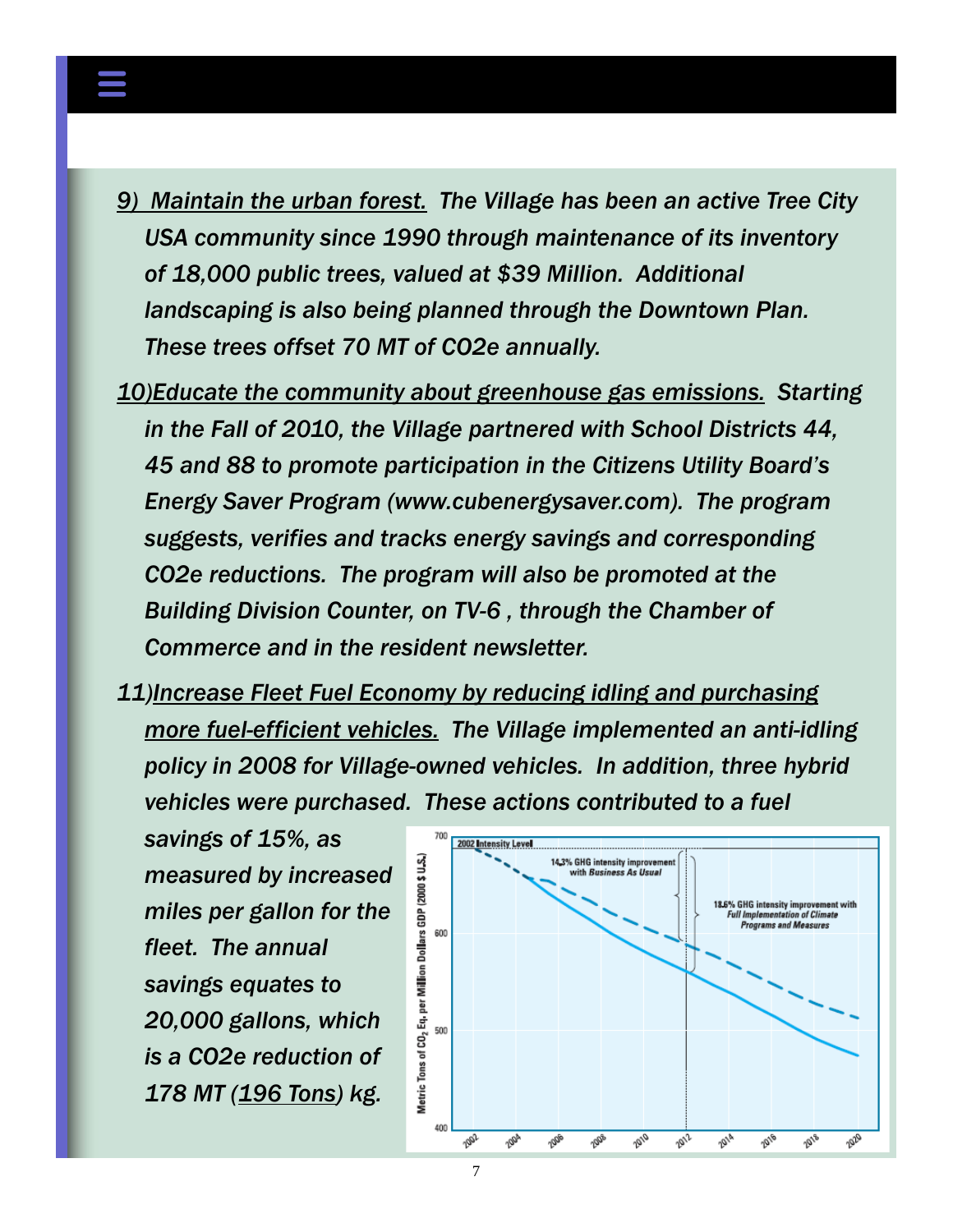

*12) Switch to Renewable Energy Sources: Energy sources such as wind, solar, geothermal, and hydroelectric produce no CO2e emissions. The total electricity demand for the Village is 336 MT (370,000 tons). Therefore, a community-wide switch to renewable electricity sources would result in CO2e reductions of the following magnitudes: 5% = 18,500 Tons, 10% = 37,000 Tons, 15%= 55,500 tons. Such an action would in the hands of voters since it would require approval by a majority of residents via a referendum and, thus, it would likely need to demonstrate that it would still return a sizable economic benefit for property owners in addition to environmental aspects.* 

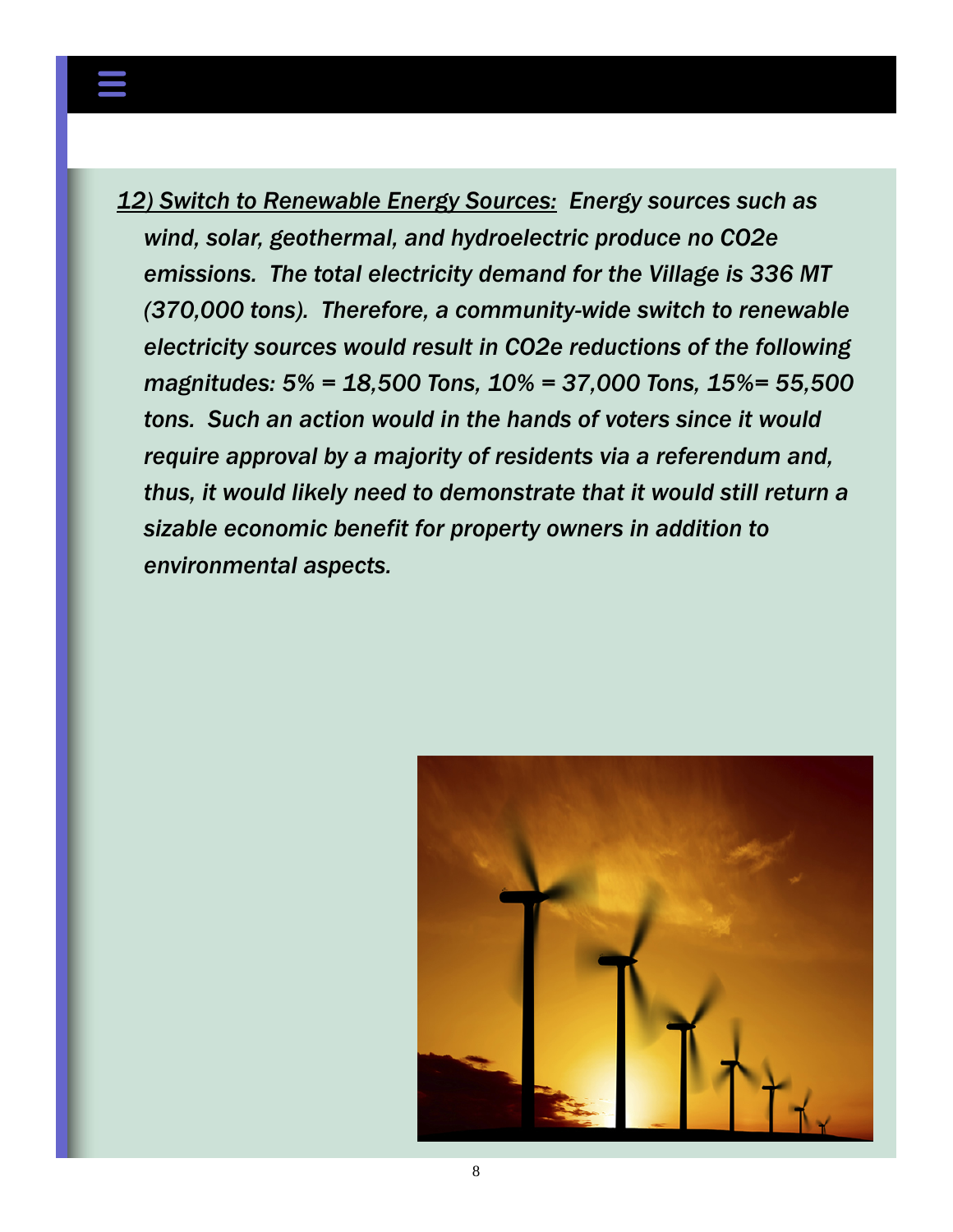## *TALLY OF REDUCTIONS FOR #1-#12:*

| 1) 72                           | <b>Village Operations</b>                  |
|---------------------------------|--------------------------------------------|
| 2) In Process                   | <b>Village Facilities</b>                  |
| 3) Unquantifiable               | <b>ComEd Programs</b>                      |
| 4) 1,800 Tons                   | <b>CUB Programs</b>                        |
| <b>5) 8 Tons</b>                | <b>Building Practices and Efficiencies</b> |
| 6) 4 Tons                       | <b>Emission-Free Transportation</b>        |
| 7) Unquantifiable               | Waste Hauling/Landfilling                  |
| 8) Unquantifiable               | <b>Land-Use Policies</b>                   |
| 9) No change                    | <b>Urban Forest</b>                        |
| 10) Unquantifiable              | <b>Public Education</b>                    |
| 11) 196 Tons                    | <b>Fleet Fuel Economy</b>                  |
| <b>12) TBD</b>                  | <b>Switch to Renewable Electricity</b>     |
| $\overline{TOTAL} = 2,073$ Tons | $(7\%$ Goal = 56,000 Tons)                 |

*Thus, the actions to date have reduced CO2e emissions by 0.26%, falling short of the 7% goal by 53,927 tons.* 

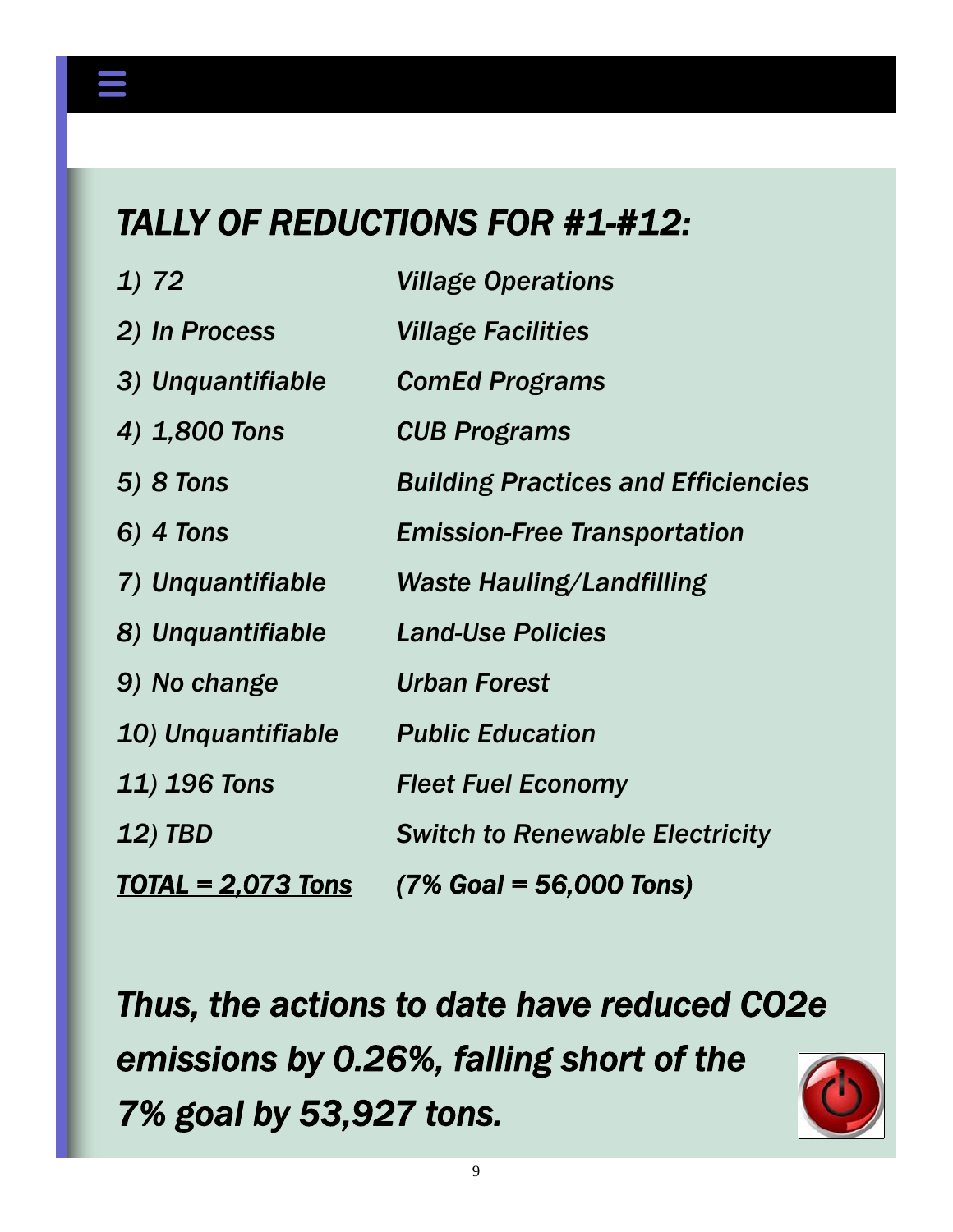## CO2e Conversion Factors and Sources:

5.1 MT per passenger vehicle annually http://www.epa.gov/cleanenergy/energy-resources/refs.html

2.87 MT per ton of materials recycled instead of landfilled http://www.epa.gov/cleanenergy/energy-resources/refs.html

Streetlights changed from HPS to LED annually Project calculation by Sternberg Lighting using 2.095 lbs/kWH

0.68956 MT per MW electricity conserved http://www.epa.gov/cleanenergy/energy-resources/refs.html

300 lbs per exit sign changed from incandescent to LED www.gotogreenprojects.com

8.92 kg per gallon of gasoline combusted http://www.epa.gov/cleanenergy/energy-resources/refs.html

0.039 MT per tree planted over 10 years http://www.epa.gov/cleanenergy/energy-resources/refs.html